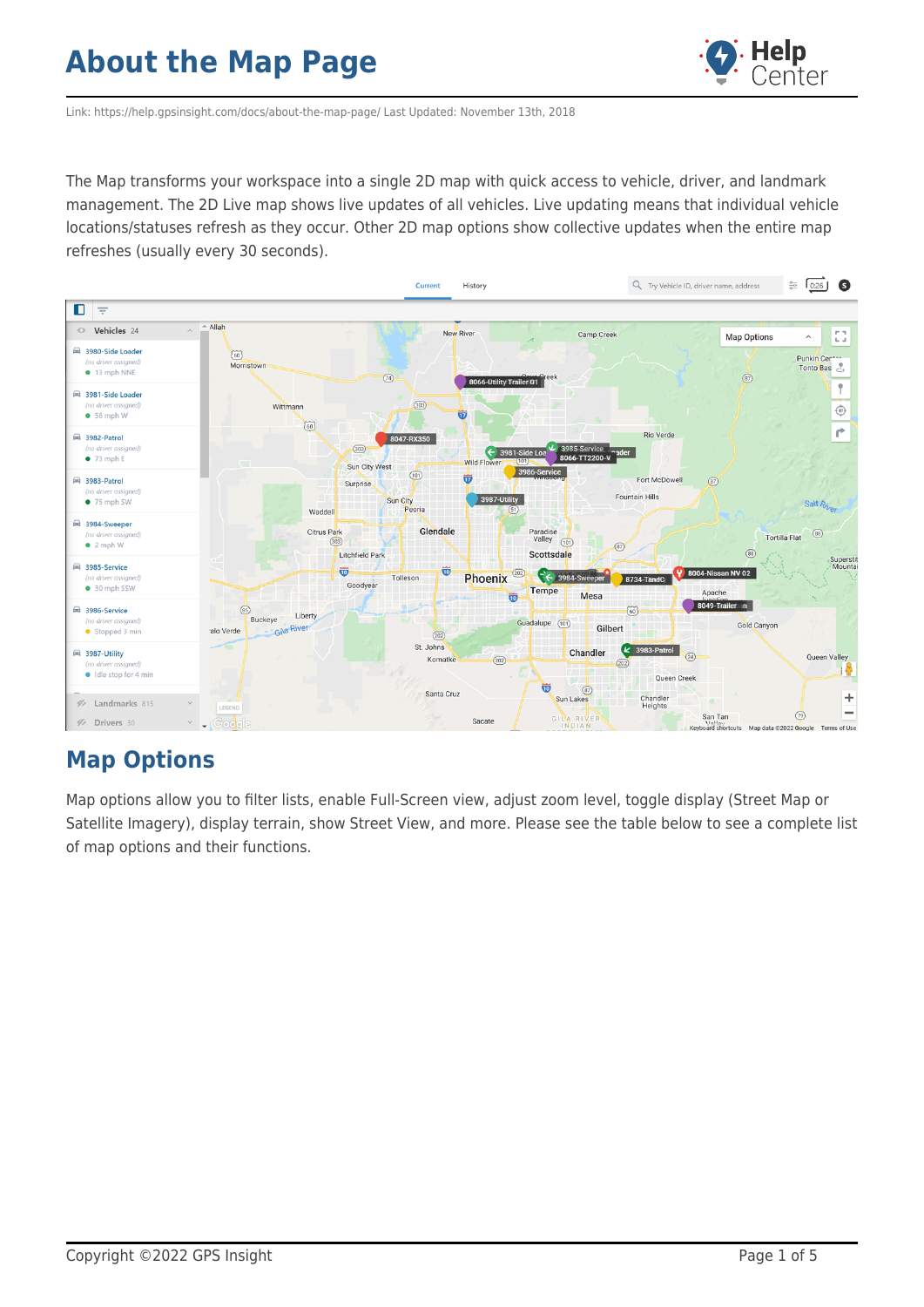

Link: https://help.gpsinsight.com/docs/about-the-map-page/ Last Updated: November 13th, 2018



#### The Map has the following options:

| <b>Number</b> | <b>Option</b>       | <b>Description</b>                                                                                                                                                   |
|---------------|---------------------|----------------------------------------------------------------------------------------------------------------------------------------------------------------------|
| 1             | Lists               | View drivers, vehicles, and landmarks in your fleet.                                                                                                                 |
| 2             | Filter              | Filter the map by vehicle, hierarchy, group, vehicle status,<br>landmarks, and/or Drivers. You may also filter the map to hide<br>unavailable/out-of-range vehicles. |
| 3             | <b>Toggle Panel</b> | Click this button to show or hide the lists panel.                                                                                                                   |
| 4             | Map Type            | Switch between Current or History map.                                                                                                                               |
| 5             | Search              | Use this field to search the map by vehicle, driver, landmark,<br>user, or address                                                                                   |
| 6             | Map Preferences     | Click the preferences button to adjust cluster levels, trail<br>threshold, vehicle labels, map markers, and weather opacity.                                         |
| 7             | Map Refresh Timer   | If you have Precision Updates enabled on your Account, the<br>timer allows you to see when your map is set to be updated<br>with vehicle locations next.             |
| 8             | Profile Button      | Includes name of user, username, account name, and tier. You<br>may also log out of the Portal by clicking Logout.                                                   |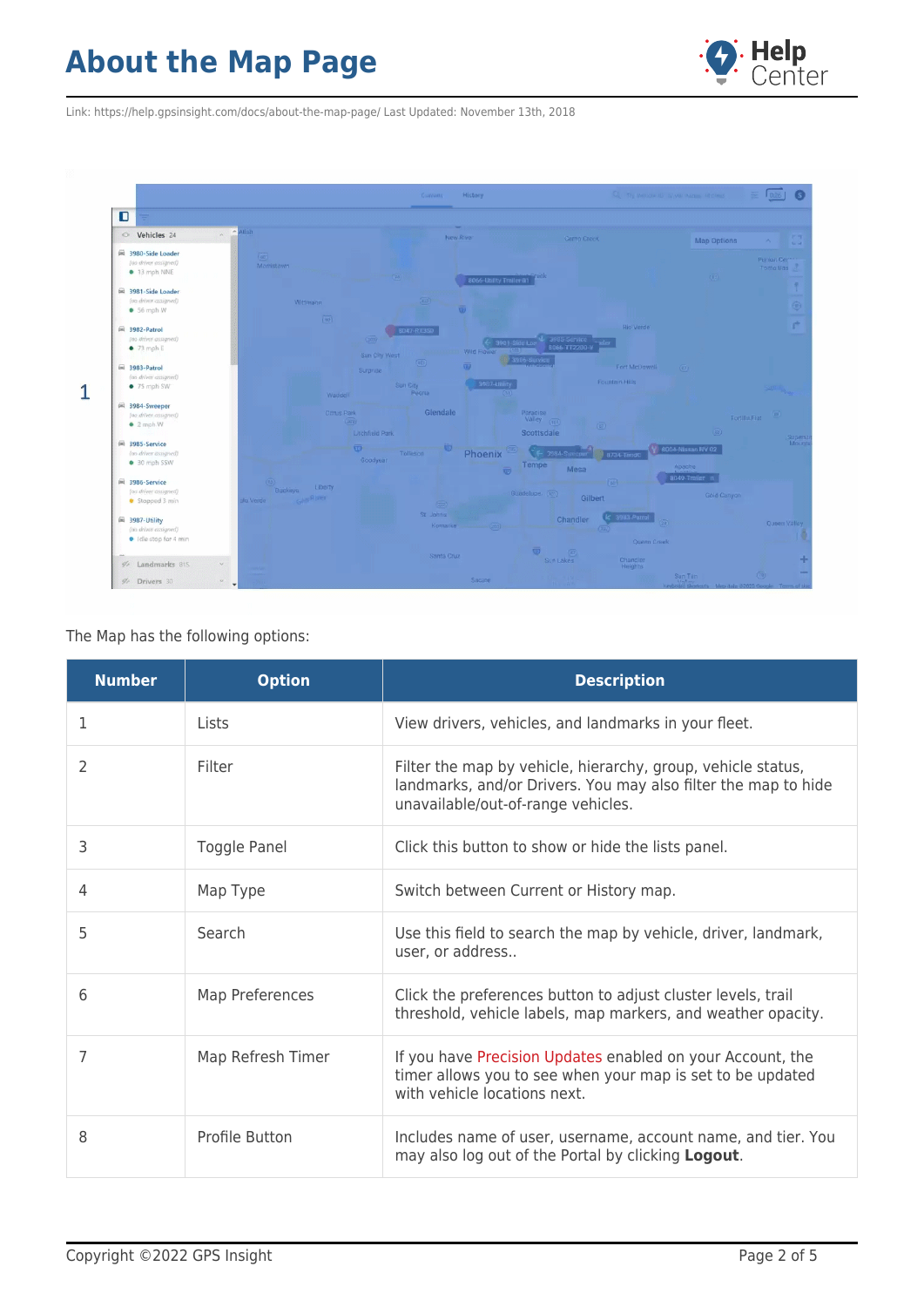

Link: https://help.gpsinsight.com/docs/about-the-map-page/ Last Updated: November 13th, 2018

| <b>Number</b> | <b>Option</b>      | <b>Description</b>                                                                                                                          |
|---------------|--------------------|---------------------------------------------------------------------------------------------------------------------------------------------|
| 9             | Map Options        | Click Map Options to show and select multiple map styles, data<br>source, and map overlays.                                                 |
| 10            | <b>Full Screen</b> | Expand the map fullscreen. To exit fullscreen, press the Escape<br>(Esc) button on your keyboard.                                           |
| 11            | Map Controls       | Use the Map Controls to interact with the map the way you<br>prefer.                                                                        |
| 12            | <b>Street View</b> | Drag the yellow peg man to a location on the map for street-<br>level imagery. (Click the X in the upper-right corner to exit.)             |
| 13            | Zoom in/out        | $Click + to zoom toward the center of the map. Click - to zoom$<br>outward from the center of the map. You can also use the<br>mouse wheel. |
| 14            | Legend             | Use the Legend tool to view the meaning of color-coded icon<br>shapes present on the map.                                                   |

The Map transforms your workspace into a single 2D map with quick access to management of your vehicles and landmarks. You can see the current location and status of your vehicle to make informed decisions when managing your fleet.

### **Map Features**

Map features allow you to adjust the map to meet your needs with options to toggle full-screen, expand the map legend, select your map style, filter visible vehicles, and more.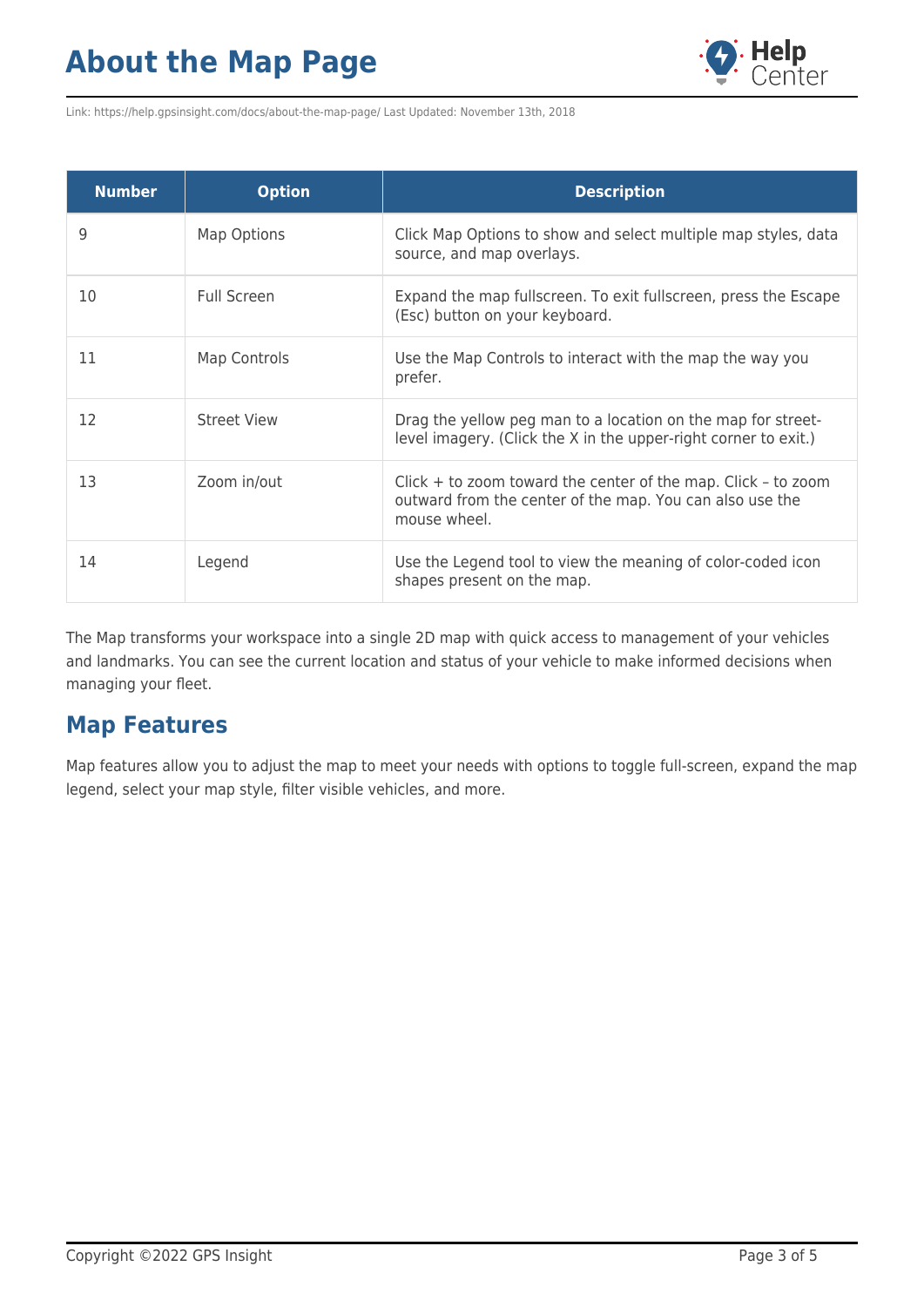

Link: https://help.gpsinsight.com/docs/about-the-map-page/ Last Updated: November 13th, 2018



#### The Map has the following features:

| <b>Number</b>  | <b>Feature</b>        | <b>Description</b>                                                                                                                                     |
|----------------|-----------------------|--------------------------------------------------------------------------------------------------------------------------------------------------------|
| 1              | Navigation Bar        | Use the navigation bar to navigate to the Explore page, New<br>Map, or Classic Map.                                                                    |
| $\overline{2}$ | Vehicle/Landmark List | Filter the map to see vehicles and landmarks in your fleet.                                                                                            |
| 3              | <b>Map Options</b>    | Click Map Options to show and select multiple map styles<br>(Default, Grayscale, Satellite, Terrain), data source, and map<br>overlays.                |
| 4              | Full-Screen           | Expand the map full screen. To exit full-screen, press the<br>Escape (Esc) button on your keyboard.                                                    |
| 5              | <b>Map Controls</b>   | Use the Map Controls to interact with the map by creating a<br>landmark, dropping a pin, focusing the map over all vehicles, or<br>sending a dispatch. |
| 6              | <b>Street View</b>    | Drag the yellow pegman to a location on the map for street-<br>level imagery. (Click the X in the upper-right corner to exit.)                         |
| 7              | Zoom In/Out           | $Click + to zoom toward the center of the map. Click - to zoom$<br>outward from the center of the map. You can also use the<br>mouse wheel.            |